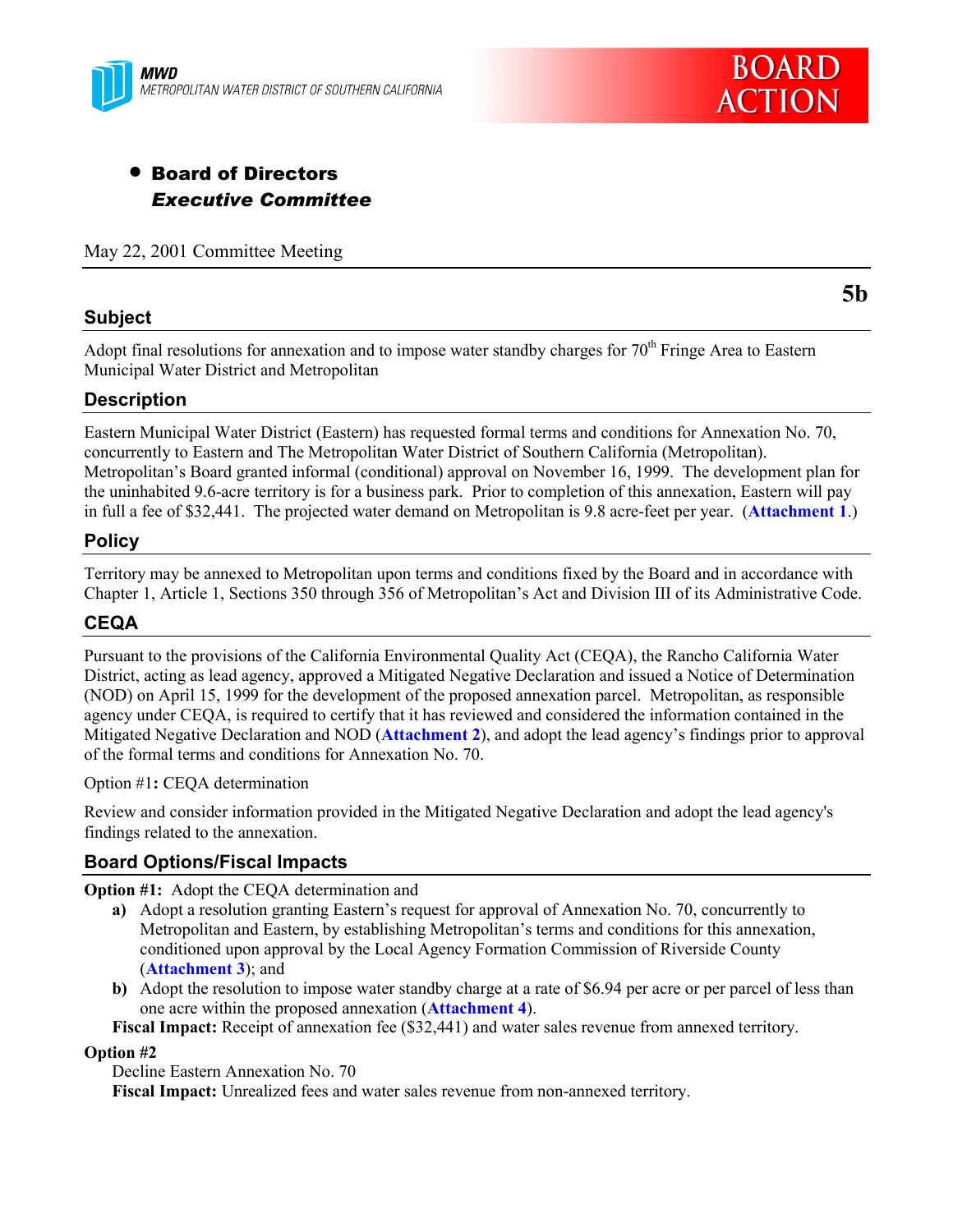## **Staff Recommendation**

Option #1

5/4/2001 *Roy L. Wolfe Date*

*Manager, Corporate Resources*

5/7/2001 *General Manager Date*

**Attachment 1 -- Detailed Report**

**Attachment 2 - Mitigated Negative Declaration and Notice of Determination** 

**Attachment 3 -- Resolution Fixing Terms and Conditions**

**Attachment 4 -- Resolution Fixing and Adopting Water Standby Charge**

BLA #1025